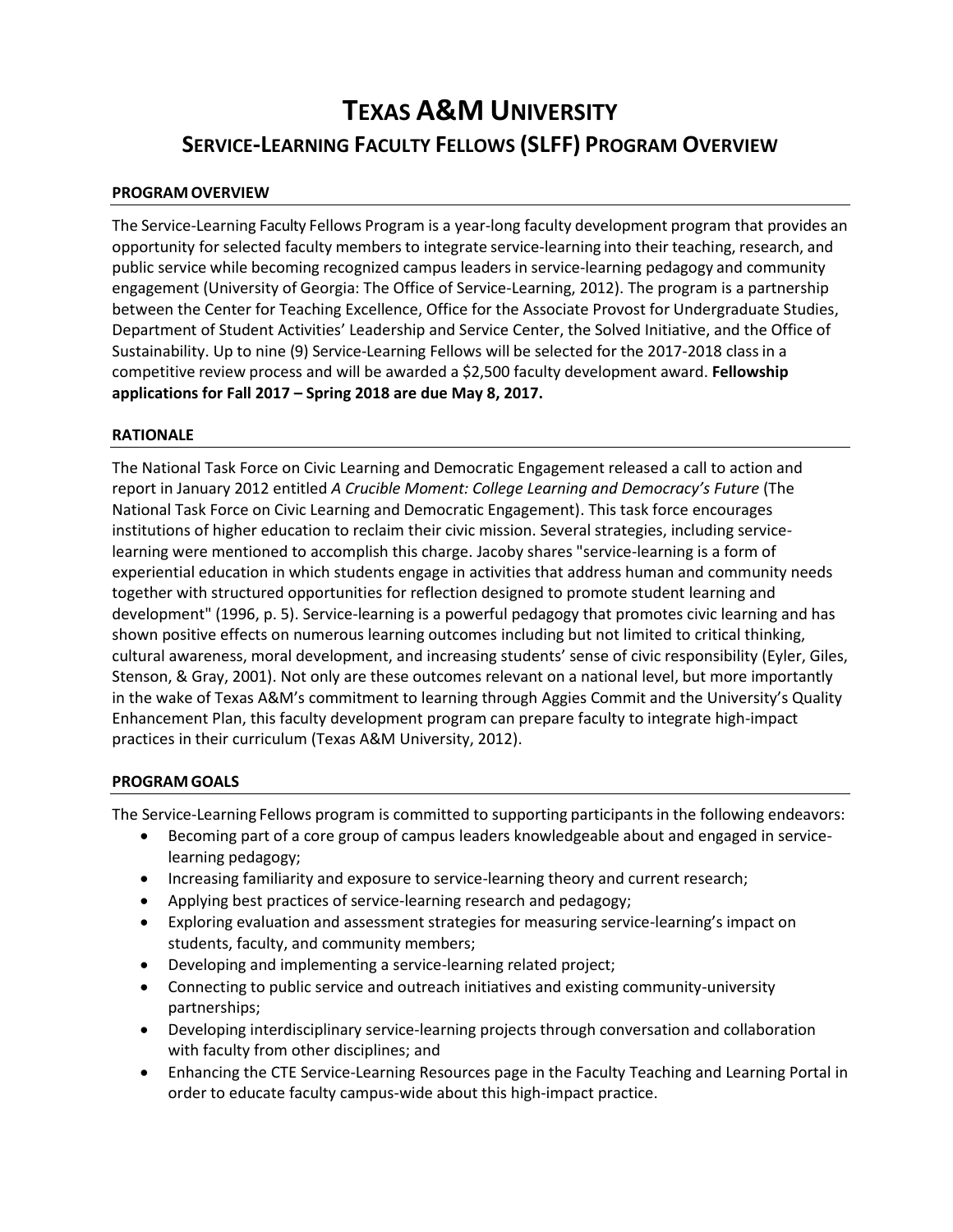## **WHAT IS SERVICE-LEARNING?**

There are many definitions for service-learning which makes the term amorphous and confusing for many educators. However, at Texas A&M we utilize the following definition: "Service-learning is a form of experiential education in which students engage in activities that address human and community needs together with structured opportunities for reflection designed to promote student learning and development" (Jacoby, 1996).

## **ELIGIBILITY & WHO SHOULD APPLY?**

The program is open to all tenure and non-tenure track TAMU faculty members with an interest in service-learning. Previous experience in service-learning pedagogy or familiarity with service-learning or civic engagement research is not required. Be advised that this program is intended for faculty members who are relatively new to the field of service-learning. Faculty members who are well-versed in servicelearning pedagogy should **not** apply to this program.

#### **FELLOWSHIP AWARD**

A \$2,500 fellowship award is provided for discretionary use for activities such as professional development, course development, research, and implementation costs that could include curriculum materials, shared materials for community partners, and course- or project-related travel. Funds must be spent during FY18 and cannot be used for summer salary.

## **PROGRAM MANAGEMENT**

In an effort to promote integrative and lifelong learning for students at Texas A&M University, the Service-Learning Faculty Fellows Program is a collaboration between the Center for Teaching Excellence, Office for the Associate Provost for Undergraduate Studies, Department of Student Activities' Leadership and Service Center, the Solved Initiative, and the Office of Sustainability.

#### **PROGRAM REQUIREMENTS**

Commitment to full participation in the program activities is required for consideration as a Service-Learning Faculty Fellow. Applicants must commit to the following activities in order to be considered for selection:

- Participation in monthly Fellows meetings, which are generally 2 hours in length.
- Attendance at a mandatory daylong retreat is held in August at the start of the Fall 2017 semester. This retreat provides an introduction to service-learning pedagogy and the goals of the Fellows Program, a sustained opportunity to engage with service-learning topics, and an opportunity to build collaborative relationships with other faculty in the program.
- Development of a service-learning oriented project throughout the fellowship period. See below for project guidelines.
- Presentation of final project at the Service-Learning Faculty Fellows Showcase held in conjunction with the Leadership and Service Center's annual Community Agency Breakfast during the following Fall 2017 semester. This event provides a venue for participants to be recognized by the larger campus community.
- Contribution to the Center for Teaching Excellence and Leadership and Service Center AggieServe website by sharing their profile, best practices, and lessons learned from their experience.
- Serve as mentors to future Fellows.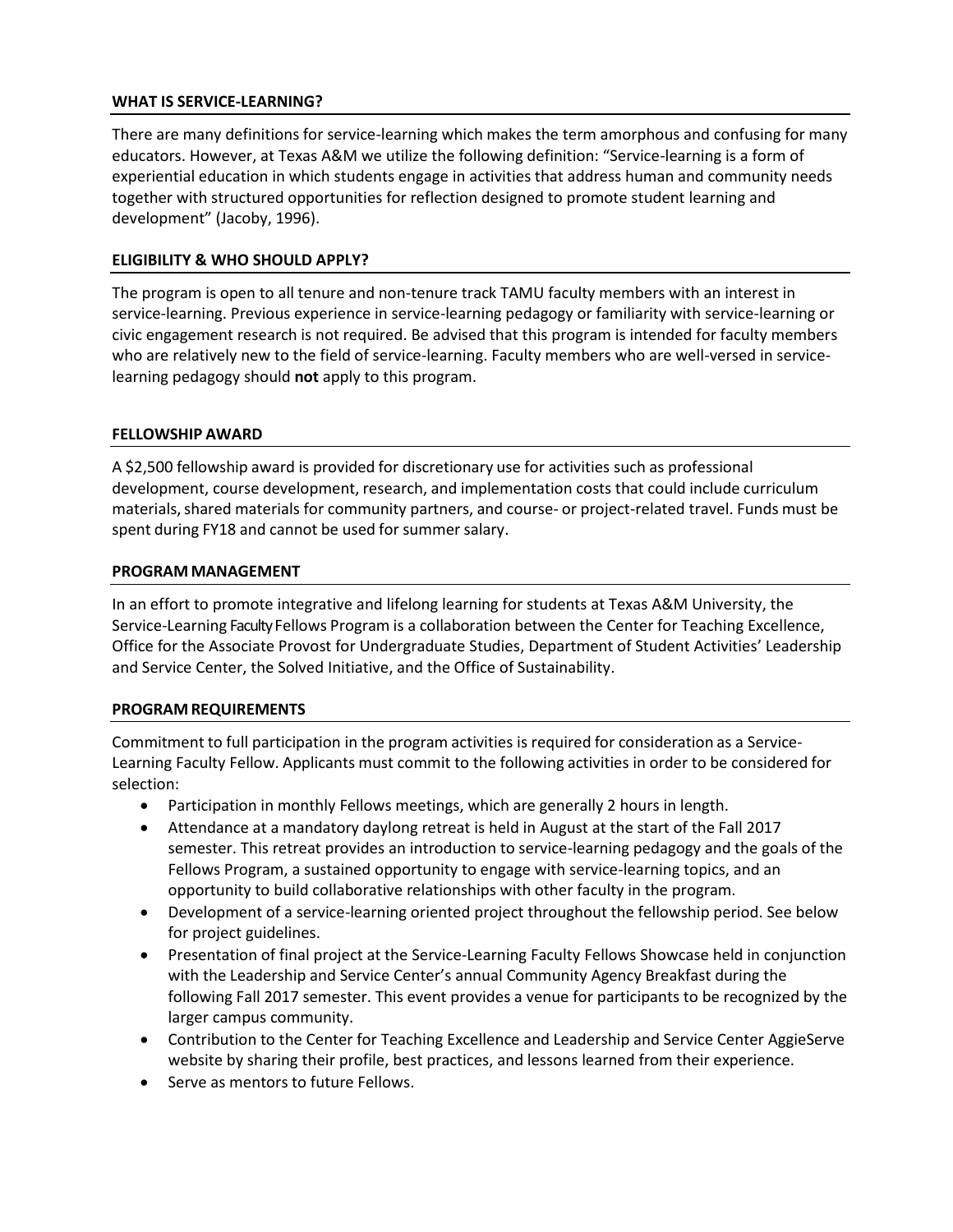## **PROJECTGUIDELINES**

The Service-Learning Faculty Fellows program is, first and foremost, a faculty development program, not a grant or project funding source. Each Fellow will undertake a service-learning related project during the year. Generally, projects are developed and implemented during the Fellowship year, but in some instances, the implementation of projects has extended past the Fellowship year. The Service-Learning Fellowship award of \$2,500 may be used to help implement this project or provide additional professional development support for participants. Possible project ideas include the following:

- Integration of service-learning into an existing course, where the service-learning aspect is a new component of curriculum;
- Creation of assessment tools or strategies for measuring the impact of service-learning on undergraduate student learning outcomes, faculty, or community;
- Community-based research projects that contribute to service-learning, civic engagement, and scholarship of engagement literature, or that expand understanding of service-learning within a discipline;
- Faculty and professional development projects related to service-learning;
- International service-learning projects;
- Development of interdisciplinary collaborations and/or connections between instruction and Cooperative Extension

## **Additionally, preference will be given to those who have project ideas and/or courses that can creatively address issues related to food security or sustainability.**

## **FOOD SECURITY & SUSTAINABILITY**

To qualify for the food security fellowships, the Fellow will need to provide opportunities for students in his or her course to work on research-rich service-learning projects that address a community need surrounding food security in Texas Food Banks. Specific projects may enhance efficiencies, increase productivity, and optimize resources through projects such as: assessment of current food security screening methods, assessment of marketing strategies, identification of best educational delivery solutions, assessment of client satisfaction, analysis of appropriate nutrition for special populations, and the evaluation of produce handling and acceptance criteria. This is not an exhaustive list of potential projects.

The Office of Sustainability is providing three additional opportunities for SLFs that incorporate sustainability. Texas A&M defines sustainability as the efficient, deliberate, and responsible preservation of environmental, social, and economic resources to protect our earth for future generations of Texas Aggies, the Texas A&M University community, and beyond.

The Sustainability Service-Learning Fellow (SSLF) will work to achieve the Texas A&M sustainability vision statement:

Every member of the Aggie family works together to champion environmental stewardship, encourage healthy living, and improve social and economic opportunities and outcomes locally, nationally, and globally.

To qualify for one of the SSLF positions, the Fellow will need to incorporate sustainability into their program. In accordance with the Association for the Advancement of Sustainability in Higher Education (AASHE) curriculum standards, sustainability Service-Learning will incorporate primary and explicit focus on sustainability and/or on understanding or solving one or more major sustainability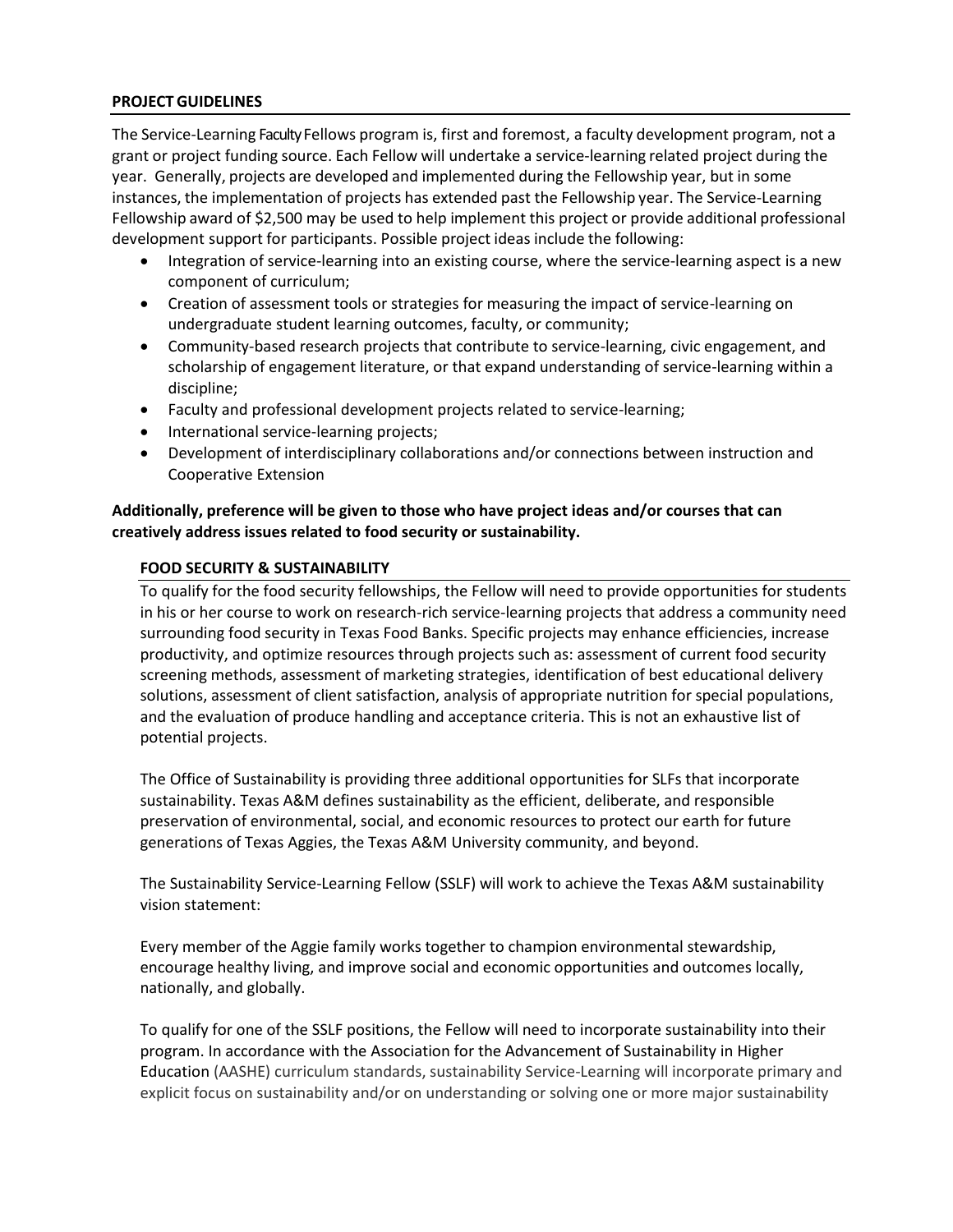challenge (e.g. the course contributes toward achieving principles outlined in the [Earth Charter](http://www.earthcharterinaction.org/content/pages/read-the-charter.html) or the United Nations Sustainable Development Goals [Agenda 2030\)](http://www.un.org/sustainabledevelopment/sustainable-development-goals/). This includes:

1) Service-learning in which the *primary and explicit* focus is on sustainability as an integrated concept having social, economic, and environmental dimensions. Examples include Introduction to Sustainability, Sustainable Development, and Sustainability Science, however service-learning may also count if their course descriptions indicate a primary and explicit focus on sustainability.

2) Service-learning in which the primary and explicit focus is on the application of sustainability within a field. As sustainability is an interdisciplinary topic, such courses generally incorporate insights from multiple disciplines. Obvious examples include Sustainable Agriculture, Architecture for Sustainability, and Sustainable Business, however courses may also count if their course descriptions indicate a primary and explicit focus on sustainability within a field.

3) Service-learning in which the primary focus is on providing skills and/or knowledge directly connected to understanding or solving one or more major sustainability challenges. A course might provide knowledge and understanding of the problem or tools for solving it, for example Climate Change Science, Renewable Energy Policy, Environmental Justice, or Green Chemistry. Such courses do not necessarily cover "sustainability" as a concept, but should address more than one of the three dimensions of sustainability (i.e. social wellbeing, economic prosperity, and environmental health).

While a foundational course such as chemistry or sociology might provide knowledge that is useful to practitioners of sustainability, it would not be considered a sustainability course. Likewise, although specific tools or practices such as GIS (Geographical Information Systems) or engineering can be applied towards sustainability, such courses would not count as sustainability courses unless their primary and explicit focus is on sustainable applications. If there is a sustainability unit, module or activity within one of these courses, but it is not the main focus, the course may be counted as a course that includes sustainability.

Support for project development will be discussed during monthly meetings and through meetings with faculty partners familiar with service-learning pedagogy. Final projects will be highlighted formally at the end of the program during the Showcase. Projects may be adapted or changed during the year as participants develop in their understanding of service-learning. **For more information about potential projects, contact Tia Crawford [\(tcrawford@stuact.tamu.edu\)](mailto:tcrawford@stuact.tamu.edu), Assistant Director for the Leadership and Service Center and point person for service-learning initiatives.** 

## **APPLICATIONSUBMISSION and SELECTION PROCESS**

To be considered for the 2017-2018 Service-Learning Faculty Fellows program, please submit an online application form and upload the following items to <https://tx.ag/SLFFellow> by May 8, 2017. Once submitted, faculty will be invited to participate in a brief interview. Selected faculty will be notified by **June 2017**.

- 1. Letter of Support from Department Chair or Dean (please limit to two pages). This letter should:
	- a. confirm support for the faculty member's application, project, and attendance at all required meetings and events;
	- b. include an understanding that there might be a need to accommodate teaching schedules
	- c. describe how the department/unit would benefit from the applicant's participation in the program; and
	- d. detail any departmental/unit contributionsto the proposed project
- 2. Current *Curriculum Vitae* (please limit to 5 pages)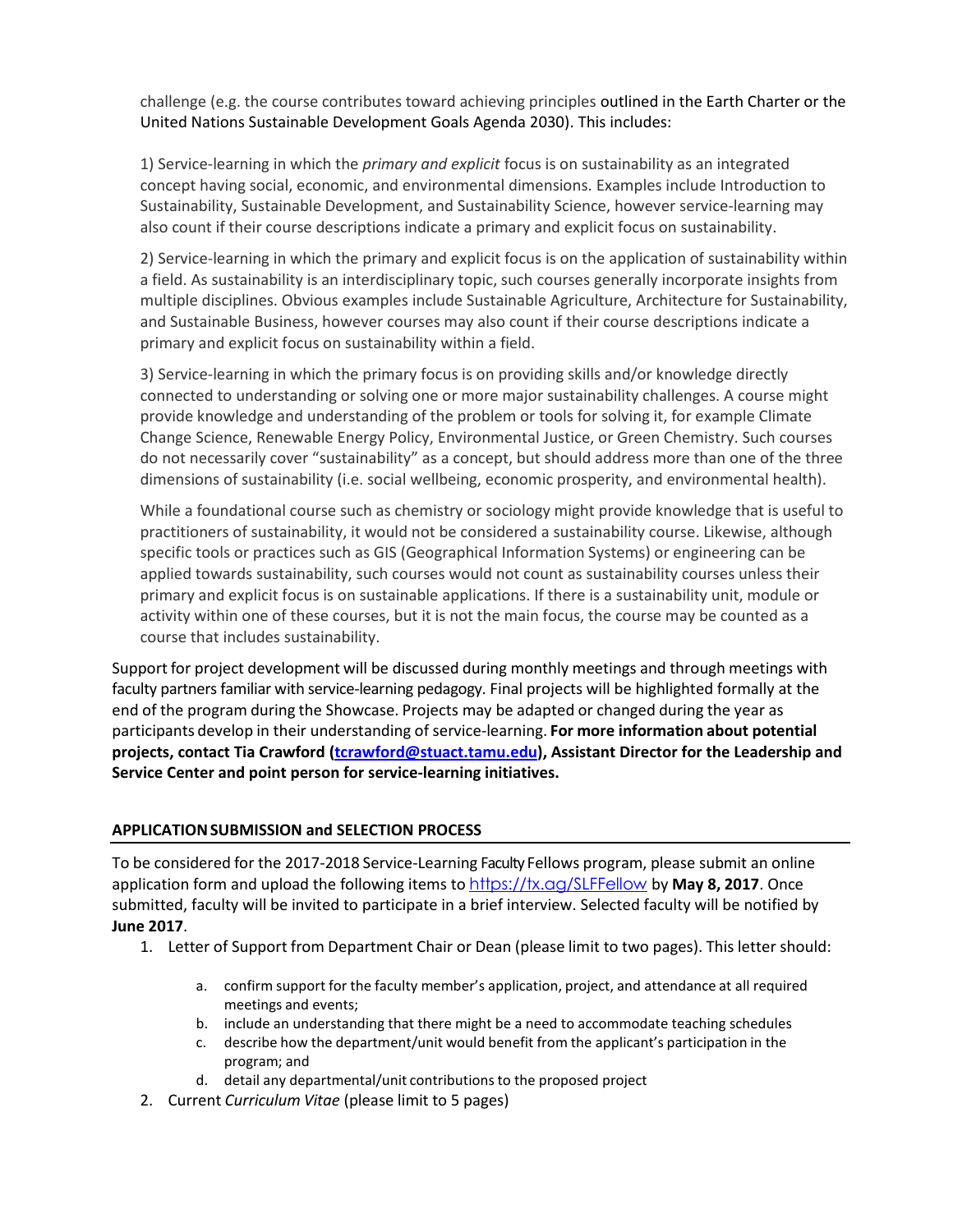- 3. Letter of Intent and Project Proposal (please limit to three pages). This should describe the following:
	- a. Your previous experiences with service-learning, if any.
	- b. Your interest in the program and how you would benefit from the Fellowship.
	- c. How your department/unit would benefit from your participation.
	- d. Description of the proposed service-learning project with the following information:
		- i. Summary of proposed service-learning project
		- ii. Potential impact on student engagement
		- iii. Connection to community issues/needs
		- iv. If your project links to an existing academic course, please include the name of the course
		- v. Expected project timeline

## **SCHEDULE**

\*Please note selected faculty must adjust their calendars accordingly to attend the meetings below.

| <b>Dates</b>                         | Event                                             |
|--------------------------------------|---------------------------------------------------|
| May 8, 2017                          | Application deadline                              |
| May $10^{th}$ – May $17^{th}$ 2017   | <b>Applicant Interviews</b>                       |
| June 2, 2017                         | Announce selected faculty                         |
| August 18, 2017 (8:30 am - 4:00 pm)  | Retreat                                           |
| September 2017                       | Community Agency Breakfast (8:30 am - 10:00 am)   |
| (SAVE THE DATE)                      | Volunteer Opportunities Fair (10:30 am - 2:00 pm) |
| September 8, 2017 (11:30 am-1:30 pm) | Meeting 1: Student Development                    |
| October 13, 2017 (11:30 am-1:30 pm)  | Meeting 2: Community Partnerships & Risk          |
|                                      | Management                                        |
| November 10, 2017 (11:30 am-1:30 pm) | Meeting 3: Assessment in Service-Learning         |
| December/January                     | Individual Consultations                          |
| February 9, 2018 (11:30 am-1:30 pm)  | Meeting 4: Reflection                             |
| March 9, 2018 (11:30 am-1:30 pm)     | Meeting 5: Service-Learning Scholarship           |
| April 13, 2018 (4:30 pm-6:30 pm)     | Meeting 6: Service-Learning Showcase              |

**Workshop Topics Include:** overview of service-learning, student development theory, risk management, building community partnerships, reflection and assessment, international service-learning, scholarship and publishing, etc.

#### **PRIMARY POINT OF CONTACT**

Tia Crawford, M.S. Leadership and Service Center Department of Student Activities Texas A&M University 1236 TAMU College Station, TX 77843-1236 [tcrawford@stuact.tamu.edu](mailto:tcrawford@stuact.tamu.edu) 979.845-4878 (phone)